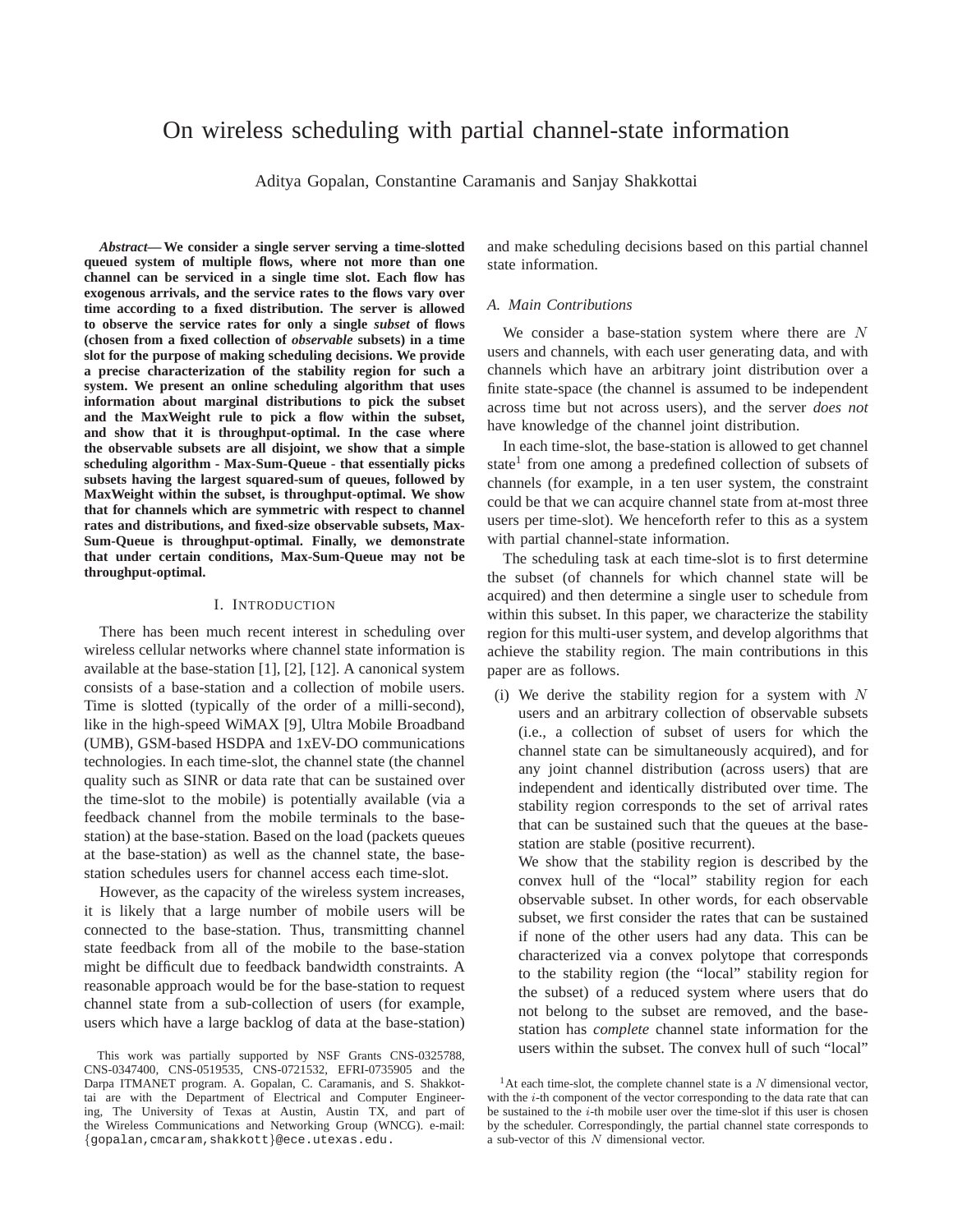stability regions over all observable subsets describe the stability region with partial channel state information. We also present a numerical example that illustrates the degradation in the stability region as the amount of channel state information decreases (i.e., fewer simultaneously observable channels). The example suggests that the stability region with partial channel information can be viewed as the intersection of the stability regions with *complete* channel information over all systems whose channels have a joint distribution that is consistent with the subset-marginal distributions (i.e., channel distributions only over the observable subsets) of the given system with partial channel-state information.

- (ii) Next, we develop a queue length based "online" policy that uses the queue-length information along with subset-marginal distributions that is throughput-optimal, i.e., the policy attains all rate points within the stability region. The policy consists of two stages: In each timeslot, *(a)* The base-station first determines the subset to request channel state from via using the *expected* rates over the observable subsets weighted by the *actual* queue lengths at the base-station; and *(b)* Within the chosen subset, the policy uses the MaxWeight rule [23], [1] which uses the product of the *actual* channel rate (received from the mobile in the chosen subset) and the *actual* queue-length to make the scheduling decision.
- (iii) We develop a simpler online policy (Max-Sum-Queue rule) where in the first stage, the subset of users chosen is determined by only the queue-lengths and does not use the expected channel rates. The Max-Sum-Queue policy chooses that subset over which the sum of the squares of the queue-lengths is largest. The second stage is the same as before, namely, the MaxWeight policy restricted to the chosen subset. We show that if the observable subsets are disjoint or the channels are symmetric, this policy is throughput-optimal. Finally, we provide a example to show that in general this policy is not throughput optimal if the channelsymmetry/disjoint-observable-subsets condition is not met.

### *B. Related Work*

There has been much work in developing scheduling algorithms for down-link wireless systems for various performance metrics that include stability, utility maximization and probabilistic delay guarantees [23], [13], [20], [11], [5], [15], [4], [21]. However, the above studies primarily focus on the case where complete channel state information is available at the base-station.

In the context of partial channel information, related work includes that of [8] where the authors study the problem of a server (terminal) accessing  $N$  time varying channels which are independent across users and time (e.g., a multi-channel MAC). The server has a cost for (sequentially) probing channels (with a channel dependent probing cost), and gains a reward (which depends on the user and the probed state) if a packet is transmitted successfully. The authors formulate the

problem of minimizing the expected cost (reward for transmissions minus the probing cost) where the cost functions and the channel probabilities are known to the server. The authors in [8] develop constant factor (within the optimal cost) approximation algorithms that operate in polynomial time for both the saturated data case, as well as when the user (terminal) generates packets according to a Markov chain. The authors in [10], [19] have earlier considered the special cases with equal probing costs and identically distributed channels. Recent results in this context also includes [3] where the authors develop structural properties of the optimal probing strategy using a dynamic programming approach.

Further, for systems with channels that are independent across users and with infinitely backlogged data at the basestation, there have been studies on limited feedback from the mobile users to the base-station. In these studies, the the mobiles use thresholds to determine if their channel quality is "good enough", and if so, send their channel state information to the base-station [6], [17], [18], [22], [16].

### II. SYSTEM MODEL AND DEFINITIONS

Consider a time-slotted model of  $N$  users serviced by a single server across  $N$  unidirectional communication channels  $\{c_1, \ldots, c_N\} =: C$ . An integer number of data packets arrive at the input of every channel at the beginning of a time slot, to be serviced by the server. Packets get queued at the inputs of channels if they are not immediately transmitted. We assume that at most one of the channels can be activated for transmission in a single time slot.

Further, in any given time slot,  $t$ , the set of channels  $C$ (an N dimensional vector) assumes a *state*  $l(t)$  from a finite set of aggregate channel states  $\mathcal{L} = \{1, \ldots, L\}$ , with the channel state remaining constant within each time slot. In each channel state  $l \in \mathcal{L}$ , every channel  $c_i \in C$  assumes a data service rate of  $\mu_i^l$ , i.e., a maximum of  $\mu_i^l$  packets can be served from queue  $i$  (corresponding to channel  $c_i$ ) when the aggregate channel is in state  $l$ . The random channel state process  $\mathbf{L} := (l(t) \in \mathbb{R}^N : t = 0, 1, 2, ...)$  is assumed to be an independent and identically distributed (*iid*) discretetime random process taking values from the finite state space *C*. We denote the distribution  $(\Pr(l(t) = i))_{i=1}^L$  by  $\pi =$  $(\pi_1, \ldots, \pi_L)$ . Observe that the channel state process is *iid* across time, and can have any joint distribution across users (i.e., across channels).

The packet arrival process at the input of each channel  $c_i$  is taken to be stationary and ergodic, and generated by a finite state non-negative Discrete Time Markov Chain with rate  $\lambda_i$ .

Our channel observations are limited to a given collection of subsets of the channel  $C = \{c_1, \ldots, c_N\}$  (whose union is C) called the collection of *observable subsets*. Let us denote the (finite) set of observable subsets of C by  $O =$  $\{o_1, o_2, \ldots, o_K\}$ . In the example of Section IV, the set O contains all subsets of size two. In a given time slot, an observable subset  $o_k = \{c_{n_1}, \ldots, c_{n_l}\} \subset C$  is said to be in a *sub-state*  $\mu^k = (\mu_{n_1}^k, \dots, \mu_{n_l}^k)$  if  $\mu_{n_j} = \mu_{n_j}^k$  for  $j = 1, \dots, l$ .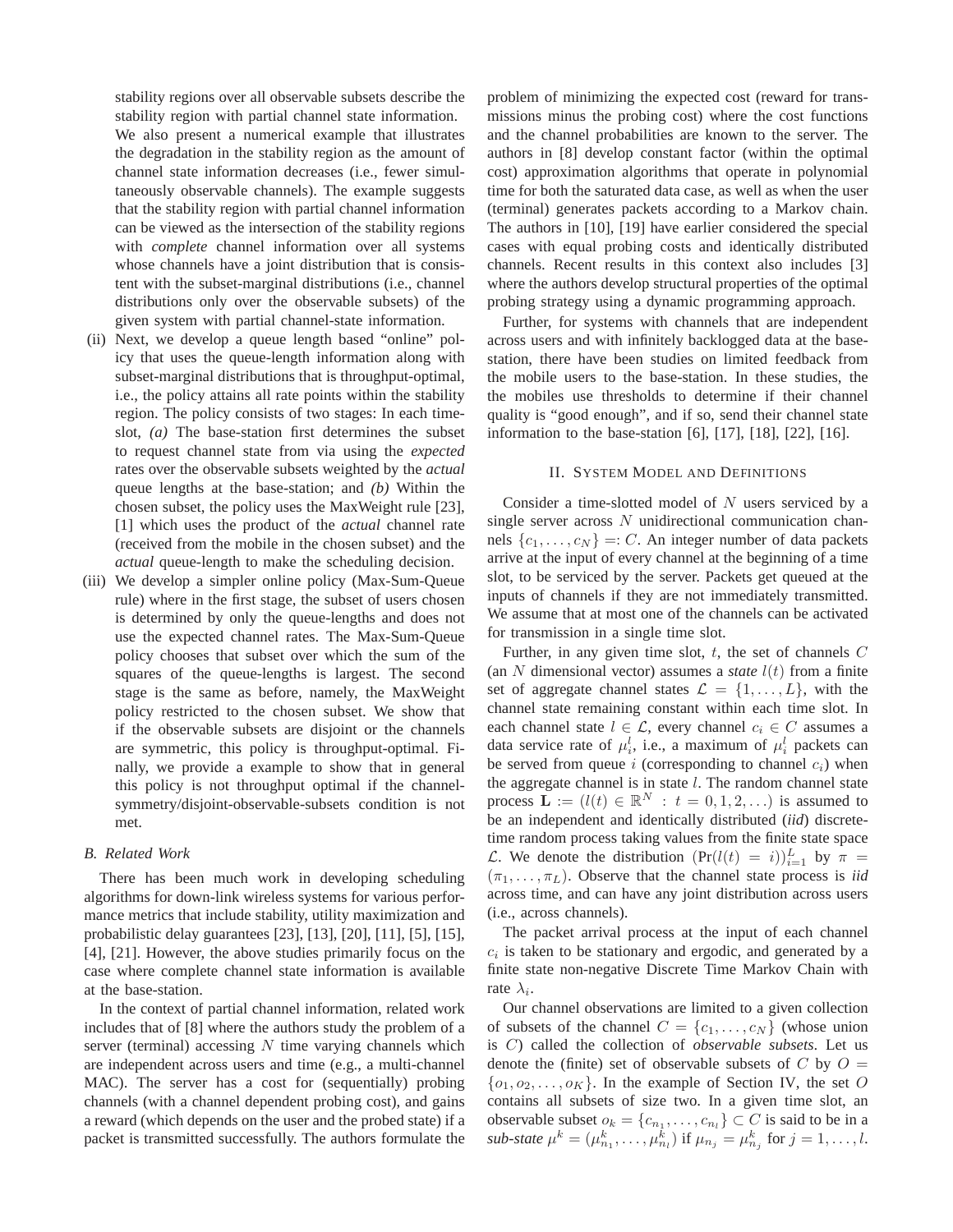As in [1], we define the state of the system as the random process  $S = (S(t), t = 0, 1, 2, ...)$  where  $S(t) :=$  $(Q_1(t),...,Q_N(t),U_{11}(t),...,U_{1Q_1}(t),...,U_{N1}(t),...,$ 

 $U_{NQ_N}(t), m(t)$ . Here,  $Q_j(t)$  denotes the length of the packet queue for channel  $c_j \in C$  in time slot t and  $U_{ik}(t)$ is the current delay of the  $k$ -th packet in queue  $i$  at time t. In this regard, a *scheduling policy*  $P$  is a pair of maps  $(\mathcal{G}, \mathcal{H})$ , where  $\mathcal G$  is a map from the state of the system  $S(t)$ to a fixed probability distribution on the set of observable subsets O, and H is a map which takes  $S(t)$  restricted to a particular observable subset, along with its sub-state, into a fixed probability distribution on the channels which comprise the subset. Such a scheduling policy  $P$  is applied to select a transmitting channel using two steps. At every time slot  $t$ , in the first step, we pick an observable set randomly according to the distribution  $G(S(t))$  after which we are able to sample the sub-state of the chosen observable set. Then, using the distribution  $H$  on the observable set and its sub-state, we pick a channel for transmission from that observable set.

A vector or point  $\Lambda = (\lambda_1, \dots, \lambda_N) \in \mathbb{R}^N$  is said to be *supported* by a scheduling policy  $\mathcal{P}$  if the input packet queues at all channels in the system remain stable under scheduling using  $P$  when the arrival rates at the inputs of channels  $c_1, \ldots, c_N$  are  $\lambda_1, \ldots, \lambda_N$  respectively. Associated with each policy  $P$  is its *rate region*  $\mathcal{R}(P) := \{ \Lambda \in \mathbb{R}^N : \Lambda \in \mathbb{R}^N \}$ Λ is supported by P}. The *achievable rate region* R for the system described above is then defined to be the union of the rate regions for all possible scheduling policies  $P$ . A rate vector Λ is said to be *achievable* if it is supported by some scheduling policy. Likewise, a set or region  $A \subset \mathbb{R}^N$ is said to be achievable if all its elements are achievable. A scheduling policy is said to be *throughput-optimal* if it supports all vectors in the achievable rate region.

We wish to characterize the achievable rate region for the model we have described. Henceforth, we shall naturally confine our attention to the set of maximal observable subsets  $O_M \subset O$ , where the maximality is with respect to set inclusion.

#### III. THE ACHIEVABLE RATE REGION

In this section, we show two main results. First, we characterize the achievable rate region for any collection of maximal observable subsets  $O<sub>M</sub>$ . Moreover, we show that this region is attained using a *Static Split Service* (SSS) [1] scheduling rule. The second part of this section characterizes all such maximal SSS scheduling rules.

Consider a maximal observable subset  $U \in O_M$ ,  $U =$  $\{c_{k_1}, c_{k_2}, \ldots, c_{k_l}\}\$  where  $k_1, \ldots, k_l \in \{1, \ldots, N\}$ . Let  $Q(U)$  denote the *l*-dimensional subspace of  $\mathbb{R}^N$  where coordinates with indices other than  $k_1, \ldots, k_l$  are zero. If only users from  $U$  are served, then any stabilizable rate must lie in  $Q(U)$ . Denote this stabilizable rate region by  $\mathcal{R}(U)$ . In particular, applying Theorem 1 in  $[1]$  to the subset  $U$ , we have:

*Lemma 1:* There exists a scheduling rule H stabilizing a rate vector  $\Lambda = (\lambda_i)_{i=1}^N \in \mathcal{R}(U) \subseteq \mathbb{R}^N$  if and only if there

exists a stochastic matrix  $\phi^U$  such that

$$
\lambda_i < v_i^U(\phi^U) := \sum_{m \in \mathcal{L}_U} \pi^{m,U} \phi_{mi}^U \mu_i^{m,U}, \quad \forall i \in U,
$$

where  $\mathcal{L}_U$  is the set of sub-states of U,  $\pi_{\mathcal{L}}^{m,U}$  is the marginal probability of sub-state m of U and  $\mu_i^{m,U}$  is the service rate for channel  $i$  in sub-state  $m$ .

This matrix  $\phi^U$  defines a Static Service Split scheduling rule for the subset U. The rows of  $\phi^U$  correspond to every substate of U and the columns of  $\phi^U$  correspond to every channel in U. When U is in the sub-state  $m = (\mu_{c_{k_1}}, \dots, \mu_{c_{k_l}})$ , channel *i* is chosen with probability  $\phi_{mi}^U$ .

Thus  $\mathcal{R}(U)$  is a convex polytope. We can now characterize the achievable rate region for the system:

*Theorem 1:* The achievable region, C, for the whole system is the convex hull of the stabilizable regions in each subspace  $Q(\alpha)$ , for  $\alpha \in O_M$ :

$$
C \stackrel{\triangle}{=} \text{conv}(\{\mathcal{R}(\alpha) : \alpha \in O_M\}).
$$

The proof follows from two lemmata establishing matching inner and outer bounds on the set  $C$ . Achievability follows from a timesharing argument (see [7] for details):

*Lemma 2:* C is achievable.

We next establish that this achievable region is actually tight: *Lemma 3:* If  $\Lambda \in \mathbb{R}^N$  is achievable, then  $\Lambda \in \mathcal{C}$ . In particular,  $\Lambda$  can be achieved by a global SSS scheduling rule given by a stochastic matrix  $\phi$  of the form

$$
\phi = \sum_{\alpha \in O_M} p_\alpha \phi^\alpha,
$$

where  $\phi^{\alpha}$  are stochastic matrices as described above, and  $p_{\alpha}$  is a probability distribution on the maximal observable subsets,  $O_M$ .

Similar to the notion of an SSS rule for a maximal observable subset, the matrix  $\phi$  above defines a *global SSS rule*. A scheduling policy implementing this SSS rule for the system selects a subset  $\alpha$  in the first step with probability  $p_{\alpha}$  and subsequently uses the subset SSS rule  $\phi^{\alpha}$  to pick a queue in  $\alpha$ . The (long-term) service rate such a rule provides to queue  $i$  is

$$
v_i:=\sum_{\alpha\in O_M}p_{\alpha}v_i^{\alpha}(\phi^{\alpha})=\sum_{\alpha\in O_M}p_{\alpha}\sum_{l\in\mathcal{L}_{\alpha}}\pi^{l,\alpha}\mu_i^{l,\alpha}\phi_{li}^{\alpha}.
$$

The proof is available in [7]. We note that the assumption that the channel state distribution is *iid* over time, is critically used in the proof of this lemma.

### *What do maximal SSS rules look like?*

We conclude this subsection with a theorem [7] which provides a characterization of maximal global SSS rules. We call a global SSS rule *maximal* if no vector in C dominates its vector of service rates  $(v_i)_{i=1}^N$ , where a vector  $x \in \mathbb{R}^N$ *dominates* a vector  $y \in \mathbb{R}^N$  if  $x_i \leq y_i$  for all i, and  $x_j < y_j$ holds for at least one j.

*Theorem 2:* Consider a maximal global SSS rule associated with SSS rules  $\{\phi^*\alpha : \alpha \in O_M\}$  and a distribution  ${p^*_\alpha : \alpha \in O_M}$  over subsets. Then, there exists a set of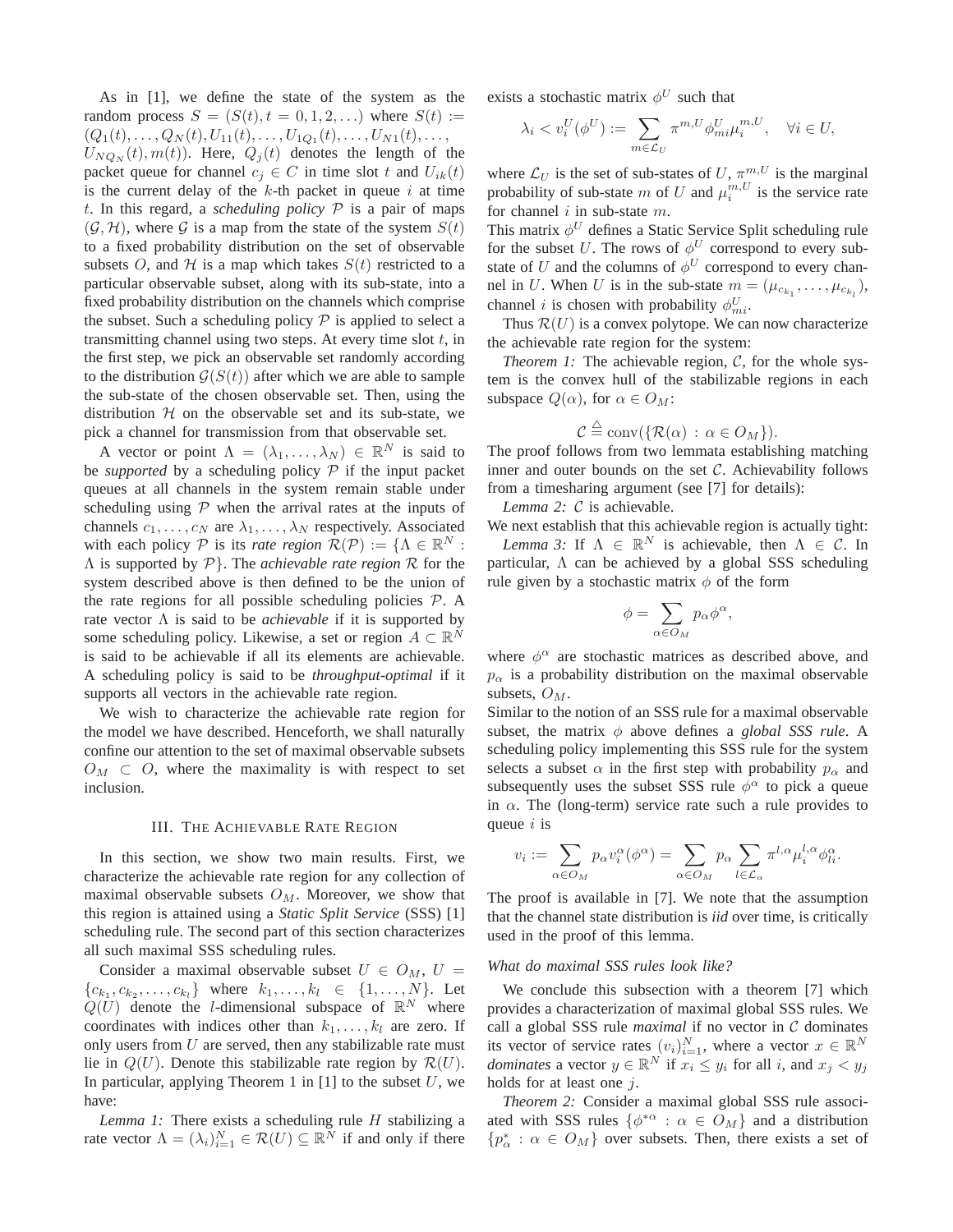strictly positive constants  $\alpha_i$ ,  $i = 1, \dots, N$  such that for any l, i and  $\alpha$ ,

$$
p^*_{\alpha} > 0, \ \phi_{li}^{*\alpha} > 0 \Rightarrow i \in \arg \max_{j \in \alpha} \alpha_j \mu_j^{l, \alpha}, \quad \text{and}
$$

$$
p^*_{\alpha} > 0 \Rightarrow \alpha \in \arg \max_{\beta \in O_M} \sum_{l \in \mathcal{L}_{\beta}} \pi^{l, \beta} (\max_{j \in \beta} \alpha_j \mu_j^{l, \beta}).
$$

The result says that at time  $t$ , in the first scheduling step, a maximal global SSS rule chooses a subset  $\alpha$  for which  $\sum_{l \in \mathcal{L}_{\alpha}} \pi^{l, \alpha}(\max_{j \in \alpha} \alpha_j \mu_j^{l, \alpha})$  is maximized, and further picks queue i in  $\alpha$  which maximizes  $\alpha_i \mu_i^{l(t),\alpha}$ , where  $l(t)$  is the observed sub-state of subset  $\alpha$ .

# IV. EXAMPLE: RATE REGION FOR THREE SYMMETRIC **CHANNELS**

Let us determine the achievable rate region for a threechannel system  $C_3 = \{c_1, c_2, c_3\}$  in which the system can take one of eight possible states  $\{s_1, \ldots, s_8\}$  (Table I), and where each of the channels  $c_i$  takes a rate of either  $a$  or  $b$  $(a < b)$  in every state. We denote the 8 possible values of the joint distribution of all three channels by  $\pi_1, \pi_2, \ldots, \pi_8$  as shown in the table. Assume that we have partial information about subsets of size at most 2, i.e. we know all the joint pairwise probabilities of rates  $\{\pi_{ij} : i, j \in \{1, 2, 3\}\}\.$  Thus the set of maximal posets is  $O_M = \{\{1, 2\}, \{2, 3\}, \{3, 1\}\}.$ In particular, suppose we know that  $Pr(c_i)$  has rate  $\mu_i$ ,  $c_j$  has rate  $\mu_j$ ) = 1/4,  $i, j \in \{1, 2, 3\}$ ,  $i \neq j$ ,  $\mu_i, \mu_j \in \{a, b\}$ .

| Channel $\setminus$ State   | S <sub>1</sub>   | $s_2$            | $s_3$            | $s_4$            | $s_{5}$          | s <sub>6</sub> | S7       | $s_8$   |
|-----------------------------|------------------|------------------|------------------|------------------|------------------|----------------|----------|---------|
| $_{c_1}$                    | $\boldsymbol{a}$ | $\boldsymbol{a}$ | $\boldsymbol{a}$ | $\boldsymbol{a}$ |                  |                |          |         |
| c <sub>2</sub>              | $\alpha$         | $\alpha$         |                  | D                | $\boldsymbol{a}$ | $\alpha$       |          |         |
| $c_3$                       | $\alpha$         |                  | $\alpha$         |                  | $\alpha$         |                | $\alpha$ |         |
| <b>State</b><br>probability | $\pi_1$          | $\pi_2$          | $\pi_3$          | $\pi_4$          | $\pi_5$          | $\pi_6$        | $\pi_7$  | $\pi_8$ |

TABLE I PROBABILITY ASSIGNMENTS FOR THREE-CHANNEL SYSTEM

These pairwise constraints give us a feasible set of possible channel distributions: it is the set of vectors  $(\pi_1, \ldots, \pi_8)$  in the simplex that satisfy the equations  $\pi_1 + \pi_2 = 1/4, \pi_1 +$  $\pi_3 = 1/4, \pi_1 + \pi_4 = 1/4, \pi_2 + \pi_5 = 1/4$  etc. In matrix form, these constraints along with the simplex constraints become

$$
\begin{pmatrix}\n1 & 1 & 0 & 0 & 0 & 0 & 0 & 0 \\
1 & 0 & 1 & 0 & 0 & 0 & 0 & 0 \\
1 & 0 & 0 & 1 & 0 & 0 & 0 & 0 \\
0 & 1 & 0 & 0 & 1 & 0 & 0 & 0 \\
\vdots & \vdots & \vdots & \vdots & \vdots & \vdots & \vdots \\
1 & 1 & 1 & 1 & 1 & 1 & 1\n\end{pmatrix}\n\begin{pmatrix}\n\pi_1 \\
\pi_2 \\
\pi_3 \\
\pi_4 \\
\pi_5 \\
\pi_6 \\
\pi_7 \\
\pi_8\n\end{pmatrix}\n=\n\begin{pmatrix}\n1/4 \\
1/4 \\
1/4 \\
\vdots \\
1/4 \\
1\n\end{pmatrix},
$$

with  $\pi_i \geq 0$  for all i. The set of possible solutions of the vector  $\vec{\pi}$  =  $(\pi_1 \ \pi_2 \ \ldots \ \pi_8)^T$ is the set of convex combinations of the vectors  $\vec{\pi}_{(i)} = (1/4 \quad 0 \quad 0 \quad 1/4 \quad 0 \quad 1/4 \quad 1/4 \quad 0)^T$  and  $\vec{\pi}_{(ii)} =$  $(0 \t1/4 \t1/4 \t0 \t1/4 \t0 \t0 \t1/4)^T$ , i.e.

$$
\vec{\pi} \in \{ \eta \vec{\pi}_{(i)} + (1 - \eta) \vec{\pi}_{(ii)} : 0 \le \eta \le 1 \}.
$$

The case where the three channels are independent and identically distributed (*iid*) and  $\pi_i = 1/8$ , is given by  $\eta = 1/2$ . Since  $a < b$ , the "worst case" situation for  $\vec{\pi}$  is when  $\eta = 0$ , i.e.,  $\vec{\pi} = \vec{\pi}_{(ii)}$ , and the best case when  $\eta = 1$ , and  $\vec{\pi} = \vec{\pi}_{(i)}$ .

Following the earlier notation, if  $\phi = [\phi_{ij}]_{8\times3}$  denotes a stochastic matrix defining an SSS rule, where, recall, the  $(i, j)$ -th entry is the probability that channel j is chosen for service in system state  $s_i$ , then a rate vector  $(\lambda_1, \lambda_2, \lambda_3)$  is stabilized by this rule iff:

$$
\phi_{11}\pi_1 a + \phi_{21}\pi_2 a + \phi_{31}\pi_3 a + \cdots + \phi_{81}\pi_8 b > \lambda_1,\n\phi_{12}\pi_1 a + \phi_{22}\pi_2 a + \phi_{32}\pi_3 b + \cdots + \phi_{82}\pi_8 b > \lambda_2,\n\phi_{13}\pi_1 a + \phi_{23}\pi_2 b + \phi_{33}\pi_3 a + \cdots + \phi_{83}\pi_8 b > \lambda_3,
$$

and the stability region for the full-observation case is given by the union of all these regions over all stochastic matrices  $\phi$ . For the case of *iid* channels, i.e.,  $\pi_i = 1/8$ , this region is depicted in Figure 1.



Fig. 1. Rate region for 3 channels with full knowledge of all joint probabilities.

The rate region for any pair of channels  $c_i$  and  $c_j$  for  $i \in \{1, 2, 3\}$  in a 2-dimensional projection of  $\mathbb{R}^3$  turns out to be a convex region in the first quadrant enclosed by four corner points and the origin, as shown in Figure 2.

The dotted line in Figure 2 represents the rate region if we knew only the marginal probabilities of single channels.

According to our result, the achievable rate region for the three-channel system with partial information restricted to size-2 subsets is the region enclosed within the convex hull of the corner points of every pairwise rate region (9 in all), as shown in Figure 3.

Note that this region is a strict subset of the fullinformation rate region depicted in Figure 1. We also observe that in this example, if we did not know the pairwise channel probabilities of say  $c_1$  and  $c_2$ , we would have to discard the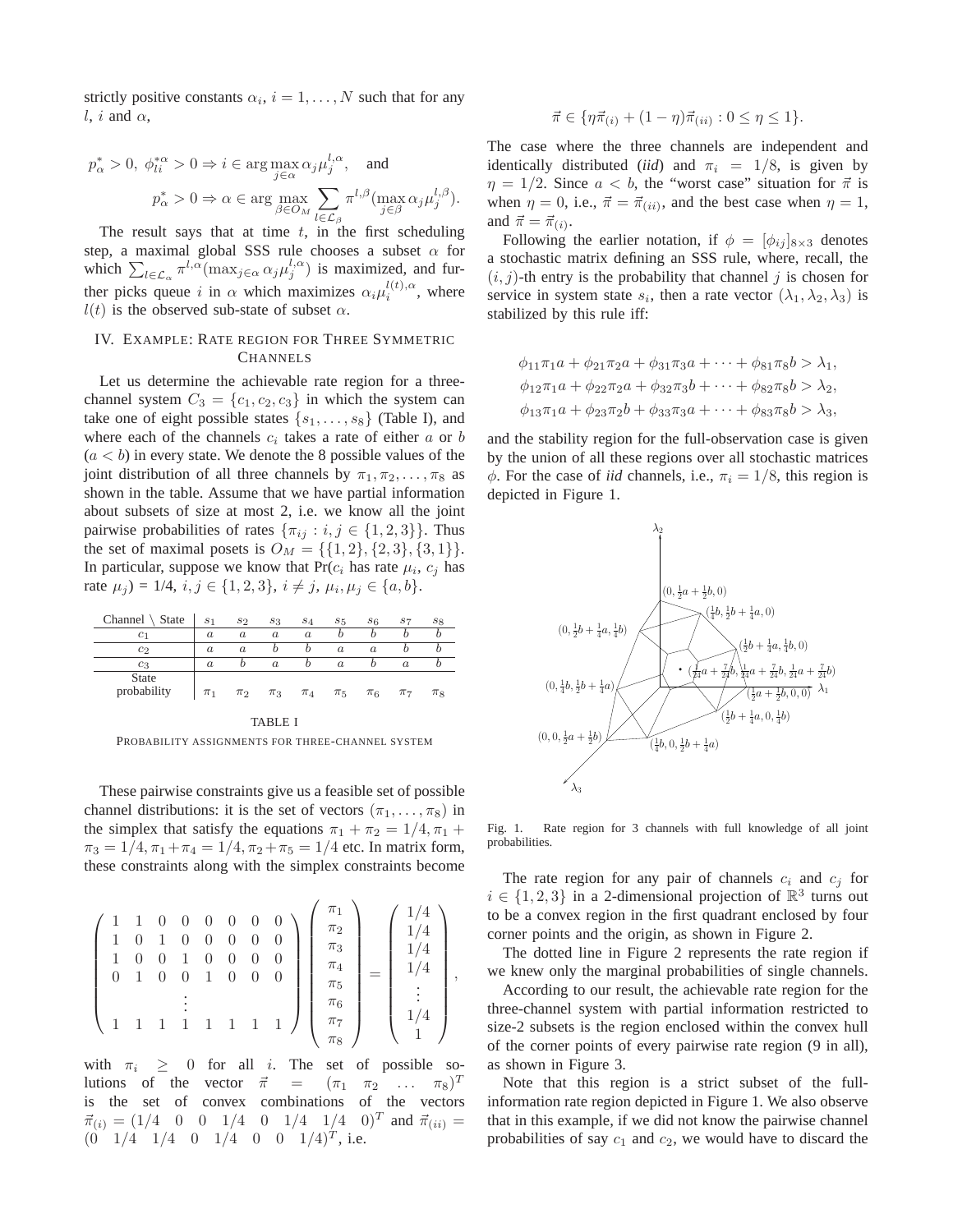

Fig. 2. Rate region for 2 channels  $c_i$  and  $c_j$ , with knowledge of joint probabilities.



Fig. 3. Achievable rate region for 3 channels, with at most pairwise partial information

corner points  $(\frac{1}{4}b, \frac{1}{2}b + \frac{1}{4}a, 0)$  and  $(\frac{1}{2}b + \frac{1}{4}a, \frac{1}{4}b, 0)$  when finding the convex hull, hence the achievable region would be smaller (the dotted simplex) than in the case when we know all pairwise probabilities.

# V. A THROUGHPUT-OPTIMAL SCHEDULING ALGORITHM

Motivated by the form of the result in Theorem 2, we present a scheduling algorithm which, for a system having arrival rates in the described achievable region, takes as input only the state of the system at each time slot and decides which maximal subset to observe and ultimately, which channel in that subset to schedule. Knowledge of the arrival rates is not assumed in such a case. However, it is presumed that the marginal probabilities  $\pi^{l,\alpha}$  of the subset  $\alpha$  being in the sub-state l (as in the proof of Lemma 3) are known.

# **Algorithm 1:**

1) Select a poset  $\delta \in O_M$ , given by

$$
\delta \in \arg \max_{\alpha \in O_M} \sum_{l \in \mathcal{L}_{\alpha}} \pi^{l, \alpha} \left( \max_{i \in \alpha} Q_i(t) \mu_i^{l, \alpha} \right),
$$

where the symbols  $O_M$ ,  $\mathcal{L}_{\alpha}$  and  $\mu_i^{l,\alpha}$  have the same meaning as in the proof of Lemma 3 and  $Q_i(t)$ represents the length of the ith queue at the beginning of time slot t.

2) After observing the state  $s \in \mathcal{L}_{\delta}$  of  $\delta$ , schedule channel  $j \in \delta$  using the *max-weighted-queue* rule, i.e.

$$
j \in \arg\max_{i \in \delta} Q_i(t) \mu_i^{s,\delta}.
$$

*Remark*: By arguments used to prove Theorem 2 [7], we have the following lemma which provides an important equivalent characterization of the above algorithm in terms of knowing the extreme points of the achievable rate region  $\mathcal{C}$ :

*Lemma 4:* Let E be the (finite) set of extreme points for the achievable rate region  $C$ . Then, Step 1 above can be expressed as choosing  $\delta \in O_M$  which satisfies

$$
\delta \in \{ \alpha \in O_M : u \in \arg \max_{v \in E} \langle v, Q(t) \rangle \Rightarrow u \in \mathcal{R}(\alpha) \}.
$$

That is, the algorithm selects any subset whose rate region contains an extreme point maximizing the inner product  $\langle x, Q(t) \rangle$  over all  $x \in E$  and hence a point maximizing  $\langle y, Q(t) \rangle$  over all  $y \in \mathcal{C}$ .

The chief result in this section is the following theorem, which says that the scheduling policy defined above is throughput-optimal for scheduling with partial channel-state information.

*Theorem 3:* Algorithm 1 makes the system stable if the vector of arrival rates lies in the achievable region.

The proof of stability uses fluid limit machinery. Roughly, the fluid limit of the  $(N$  dimensional) queue length corresponds to a limiting trajectory when the queue length process is "observed" over a long interval of time (by scaling and "compressing" time) and concurrently scaling down the magnitude of the queue length process. Under such a scaling, the discrete and random queue length process "looks like" a deterministic fluid process henceforth denoted by  $q(t)$ , which is driven by a (vector) constant rate fluid arrival process (the components corresponding to the mean arrival rates to each of the users), and whose service rate corresponds to the "average" service rate under the scheduling algorithm. For the system we are considering, showing that such a limiting fluid queue length trajectory has negative drift (as we will do so in Lemma 5) is sufficient to prove that the discrete-time stochastic queue length process is stable (positive recurrent) [14], [1], [7].

The proof requires numerous definitions and lemmata on fluid limits, their existence and their properties. We defer these to the full version ([7]) and provide here only the main intuitive Lyapunov idea.

The key step in the proof is to show that a suitably defined Lyapunov function has negative drift. So far this parallels the proof used for Theorem 3 of [1], however here we face the additional difficulty of assuring that we pick the correct observation subset  $\alpha \in O_M$ , in addition to picking the correct queue to serve inside that subset  $\alpha$ . Using the Lyapunov function introduced below, we show that maximizing the negative drift of this Lyapunov function is exactly the problem of maximizing the inner product  $\langle y, Q(t) \rangle$  over all  $y \in C$ . If we pick the "wrong" subset  $\alpha \in O_M$ , then maximizing the linear function above becomes impossible. To side-step this problem, we rely on Lemma 4,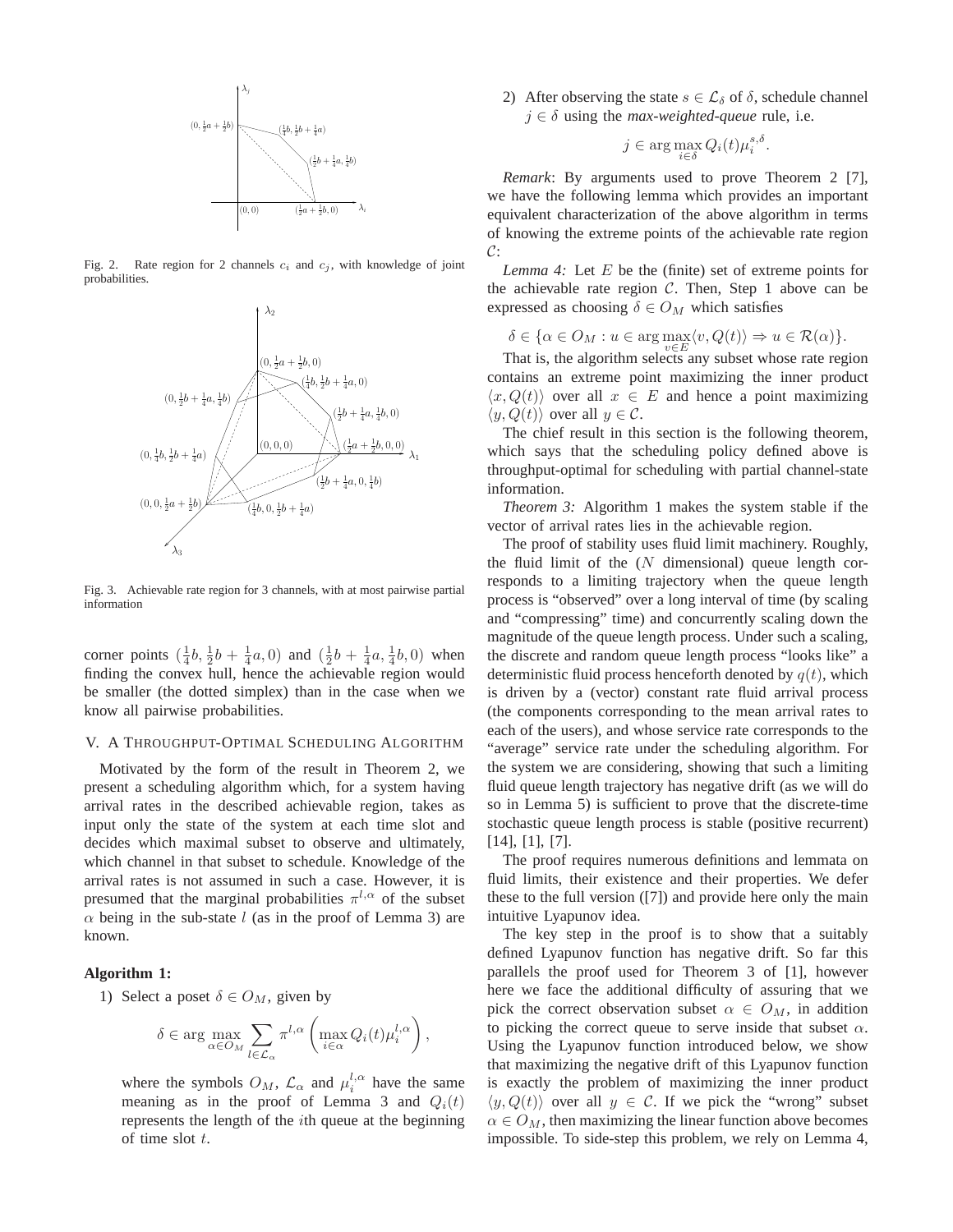which guarantees that the chosen subset will indeed be one with an extreme point maximizing the linear function.

Formally, let us introduce the quadratic Lyapunov function

$$
L(y) = \frac{1}{2} \sum_{i=1}^{N} y_i^2
$$
 (1)

for a vector  $y = (y_1, \ldots, y_N)$ . Let  $q(t)$  denote a fluid limit of the queue-length process (this exists almost surely; see [7] for precise definitions and details). The following property establishes negative drift, and thus enables us to show stability:

*Lemma 5:* Consider a feasible system operating under the described scheduling discipline. For any  $\delta_1 > 0$ , there exists  $\delta_2 > 0$  such that the following holds. With probability 1, a limiting set of functions defining the fluid limit, satisfies the following property at any regular point t:

$$
L(q(t)) \ge \delta_1 \Rightarrow \frac{d}{dt} L(q(t)) \le -\delta_2 < 0.
$$
\nThe proof relies on Lemma 4. See [7] for the full details.

As in [1], the previous lemma along with a result from [14] together imply Theorem 3.

# VI. THE MAX-SUM-QUEUE ALGORITHM

In this section, we present a 'simpler' scheduling policy which only uses queue-length information to pick the subset to observe, and analyze its stability properties under specific assumptions:

# **Algorithm 2**:

In each time slot  $t$ ,

1) Select a poset  $\delta \in O_M$ , given by

$$
\delta = \arg \max_{\alpha \in O_M} \sum_{i \in \alpha} Q_i^2(t),
$$

where  $Q_i(t)$  denotes the length of the *i*th queue at the beginning of time slot  $t$ .

2) After observing the state  $s \in \mathcal{L}_{\delta}$  of  $\delta$ , schedule channel j ∈ δ using the *MaxWeight* rule (also known as the *Modified Largest-Weighted-Work-First (M-LWWF)* rule) [23], [1], i.e.

$$
j = \arg\max_{i \in \delta} Q_i(t) \mu_i^{s,\delta}.
$$

*Note*: A suitable rule to break ties in each case is assumed. We shall call this algorithm the *Max-Sum-Queue* scheduling algorithm. In this section we show that it is throughputoptimal in two cases of interest: (i) when the maximal subsets in  $O<sub>M</sub>$  are disjoint; and (ii) when the channel is symmetric in the users. In the next section, we prove by example that throughput-optimality does not hold in general.

### *A. Max-Sum-Queue for disjoint subsets*

The following result tells us that when the collection of observable subsets is mutually disjoint, Max-Sum-Queue is throughput-optimal.

*Theorem 4:* Under the assumption that every pair of maximal observable subsets is disjoint, the Max-Sum-Queue scheduling algorithm makes the system stable if the vector of arrival rates lies in the achievable region.

To prove Theorem 4, we follow a similar route as in the previous section, defining fluid limits and proving that a suitably defined Lyapunov function has negative drift. The Lyapunov function we use here is

$$
L(y) = h_{\beta}(y) = \frac{1}{2} \sum_{i \in \beta} y_i^2,
$$

where

$$
\beta \in \arg\max_{\alpha \in O_M} h_\alpha(y)
$$

and  $\beta$  is chosen according to some fixed precedence rule in arg max<sub> $\alpha \in O_M$ </sub>  $h_\alpha(y)$ , for a vector  $y = (y_1, \ldots, y_N)$ . As with Lemma 5, the following lemma is used to establish stability.

*Lemma 6:* Consider a feasible system operating under the Max-Sum-Queue scheduling discipline. For any  $\delta_1 > 0$ , there exists  $\delta_2 > 0$  such that the following holds. With probability 1, a limiting set of functions defining the fluid limit, satisfies the following additional property at any regular point t:

$$
L(q(t)) \geq \delta_1 \implies \frac{d}{dt} L(q(t)) \leq -\delta_2.
$$

 $L(q(t)) \geq \delta_1 \Rightarrow \frac{d}{dt} L(q(t)) \leq -\delta_2.$ <br>We refer the reader to [7] for the details. There is an intuitive geometric explanation for this result. It is based on two observations: first, due to the disjoint subset assumption and the Max-Sum-Queue algorithm, if any queue is unstable, all queues are unstable; next, given an extreme point  $x<sub>o</sub>$  in each set  $\mathcal{R}(\alpha)$ , the convex hull of those extreme points will always lie on an exposed face of  $C$ . Note that this is not true in the general case.

# *B. Max-Sum-Queue for symmetric channels*

It is instructive to note that the reason that the presented scheduling policies work in their respective cases is because at any point  $t \in [0,\infty)$ , they maximize the linear objective function  $\langle q(t), u \rangle$  over all u in the convex polytope C which represents the achievable rate region. The drift of the sum-ofsquares Lyapunov function defined by (1) happens to be precisely the difference between  $\langle q(t), \lambda \rangle$  and  $\max_{u \in \mathcal{C}} \langle q(t), u \rangle$ . This geometric interpretation allows us to prove the useful result that Max-Sum-Queue is actually throughput-optimal for systems of symmetric channels and subsets.

*Theorem 5:* Consider a symmetric system, i.e. where all the N channels have an identical distribution of service rates. Further, let the observable subsets be all subsets of a fixed cardinality K. For such a system, Max-Sum-Queue is throughput-optimal.

# See [7] for the proof.

*A geometric view of Max-Sum-Queue:* In the following, we see why Max-Sum-Queue is throughput-optimal by examining the geometric aspect of its working. Let  $\lambda$  be the vector of arrival rates to the system of  $N$  channels represented by  $S = \{1, \ldots, N\}$ , such that  $\lambda \in \text{int}C$ . As before, we consider the drift of the sum-of-squares Lyapunov function defined by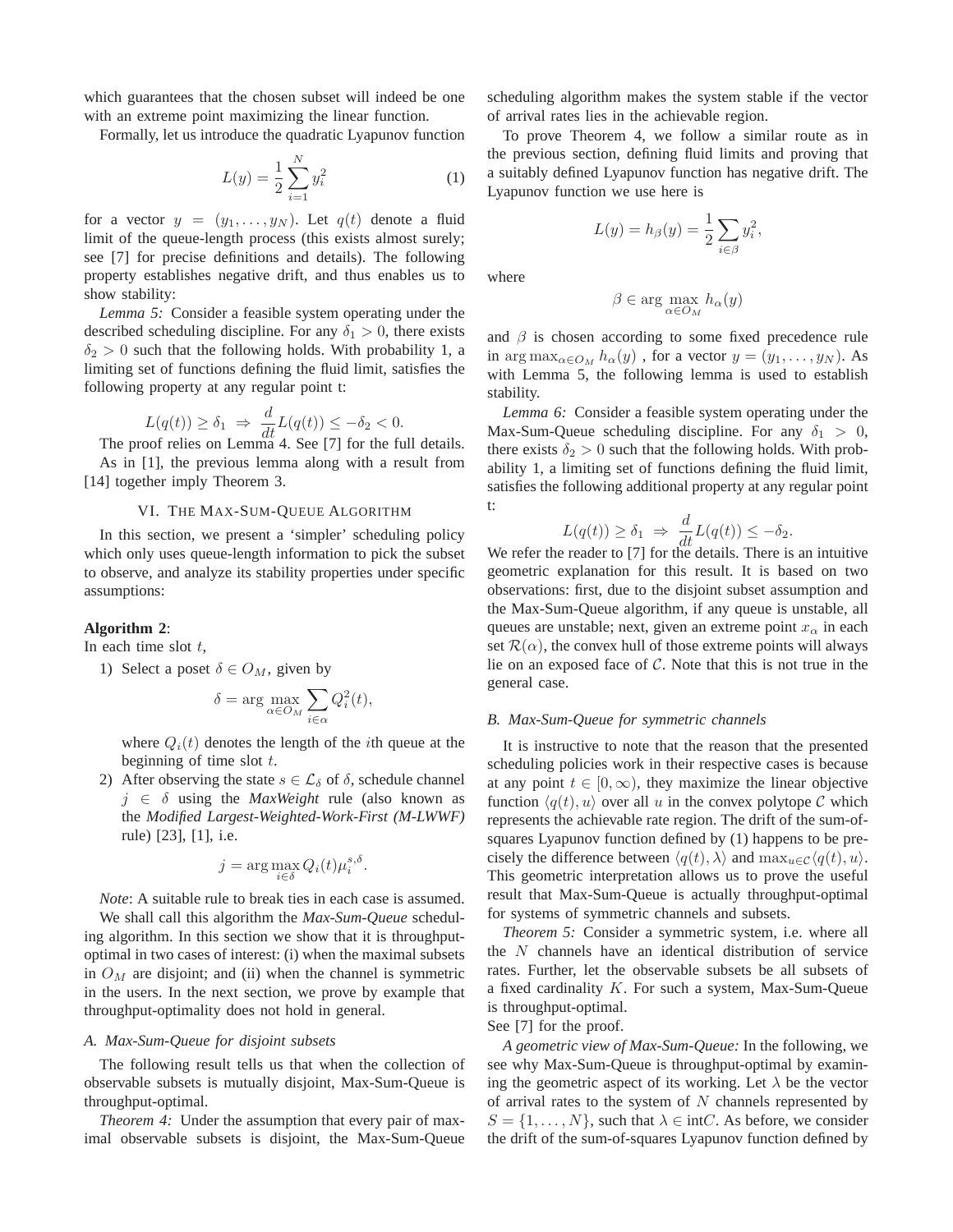(1):

$$
\frac{d}{dt}L(q(t)) = \sum_{i=1}^{N} q_i(t)(\lambda_i - \hat{f}_i(t))
$$

$$
= \langle q(t), \lambda \rangle - \langle q(t), \hat{f}(t) \rangle,
$$

where  $\hat{f}(t) \equiv (\hat{f}_i(t))_{i=1}^N$  is the instantaneous vector of service rates chosen by Max-Sum-Queue at time  $t$  in the fluid time scale. We will show that  $\hat{f}(t) \in \mathcal{C}$  maximizes the inner product  $\langle q(t), x \rangle$  over all  $x \in \mathcal{C}$  or equivalently over all the extreme points of  $C$ ; this establishes that the drift of  $L(q(t))$  is strictly negative and bounded away from zero and hence Max-Sum-Queue is throughput-optimal.

We observe that the subsets which Max-Sum-Queue picks for scheduling at t are the ones of (fixed) size  $K < N$ , say, that contain the top  $K$  queues in the system. Without loss of generality, let  $q_1(t) \ge q_2(t) \ge \ldots \ge q_N(t)$ , and let

$$
A = \arg\max_{\beta \subset S, |\beta| = K} \sum_{i \in \beta} q_i^2(t).
$$

Every set  $\alpha \in A$  is picked by Max-Sum-Queue in the fluid timescale, and has the same queue values ordered in descending order. Further, since the channels are symmetric, every subset rate region  $\mathcal{R}(\beta)$  for  $\beta \subset S$ ,  $|\beta| = K$ , is identical up to a permutation of indices. It follows that the extreme points of C maximizing  $\langle \cdot, q(t) \rangle$  must lie in the rate regions  $\mathcal{R}(\alpha)$  where  $\alpha \in A$ , since only the K heaviest queues can maximize this inner product over all permutations of extreme points.

Since these extreme points are precisely the ones picked by Max-Sum-Queue in each subset, and that  $f(t)$  lies in the convex hull of these extreme points,  $f(t)$  maximizes the inner product  $\langle q(t), x \rangle$  over all  $x \in \mathcal{C}$ , and we are done.

# VII. MAX-SUM-QUEUE APPLIED TO ARBITRARY SUBSETS



Fig. 4. Rate region for described 3-channel system

It is interesting to ask the question: Is the simple Max-Sum-Queue scheduling algorithm throughput-optimal for an arbitrary (and, in particular, non-disjoint) system of maximal observable subsets? In this section, we present an example based on a system of three channels where under certain arrival rates in the stability region, all the queue fluid limits are seen to increase. Thus we can show [7] that the system exhibits instability in certain portions of the achievable rate region, under this policy.

Consider a system of three channels  $c_1$ ,  $c_2$  and  $c_3$ . The system assumes four possible states  $S_1$ ,  $S_2$ ,  $S_3$  and  $S_4$ with the corresponding channel rates, expressed by (rate of  $c_1$ , rate of  $c_2$ , rate of  $c_3$ ), being (100,100,2), (100,200,2), (200,100,2) and (200,200,2) respectively. Further, each state occurs with probability  $\frac{1}{4}$ . The maximal observable subsets are  $\alpha = \{c_1, c_2\}, \ \beta = \{c_2, c_3\}$  and  $\gamma = \{c_3, c_1\}, \ i.e., \text{ all }$ pairs of channels. The achievable rate region for the system is shown in Figure 4.

Set the vector of arrival rates (shown in the figure) to be  $\lambda_b \equiv (\lambda_{1b}, \lambda_{2b}, \lambda_{3b}) = \left(\frac{175}{2}, \frac{175}{2}, 0\right) - \epsilon(1, 1, 0) + \delta(0, 0, 1),$ with  $\epsilon = \frac{1}{2}$  and  $0 < \delta = \frac{1}{100} < \frac{1}{75}$ . It is easily verifiable that  $\lambda$  lies in the interior of the rate region. We will show that a regular point  $t \in [0, \infty)$  can exist with the fluid-limit queue-length process satisfying  $q_1(t) = q_2(t) = q_3(t) > 0$ , and with  $\dot{q}_1(t) = \dot{q}_2(t) = \dot{q}_3(t) > 0$  (the full details are in [7]). In such a case, the fluid levels of the queues increase (linearly) at a constant rate.

Let us hypothesize that t is a regular point in  $[0,\infty)$ satisfying the condition  $q_1(t) = q_2(t) = q_3(t) > 0$ , and attempt to find a valid set of the subset timesharing probabilities  $p_{\alpha}$ ,  $p_{\beta}$  and  $p_{\gamma}$ . Note that all the  $q_i(t)$  being equal forces the system to be 'serving' all three subsets with the aforementioned timesharing probabilities, which must be positive. We can show ([7]) that the regularity hypothesis now implies  $\dot{q}_1(t) = \dot{q}_2(t) = \dot{q}_3(t)$ , and hence

$$
\Rightarrow \lambda_{1b} - 150p_{\gamma} - \frac{175}{2}p_{\alpha}
$$
  
=  $\lambda_{2b} - 150p_{\beta} - \frac{175}{2}p_{\alpha}$   
=  $\lambda_{3b} - 0 = \delta$   
 $\Rightarrow p_{\gamma} = p_{\beta}$ , and  
 $150p_{\beta} + \frac{175}{2}p_{\alpha} = \lambda_{2b} - \delta = 86.99.$ 

Together with  $p_{\alpha} + p_{\beta} + p_{\gamma} = 1$ , we get  $p_{\beta} = p_{\gamma} \approx 0.02$ and  $p_{\alpha} \approx 0.96$  which is the unique timesharing solution between the subsets  $\alpha$ ,  $\beta$  and  $\gamma$ . Hence t is valid as a regular point where all the queues are equal and increase linearly at the same rate  $\delta > 0$ .

*Remarks*:

- 1) We observe that the (mutually exclusive) conditions  $q_1(t) = q_2(t) > q_3(t)$  and  $q_1(t) = q_2(t) < q_3(t)$ lead to all the  $q_i$  becoming equal within finite time. Hence the state  $q_1(t) = q_2(t) = q_3(t)$  is an 'unstable attractor' for the fluid limits in this sense.
- 2) For the arrival rate vector  $\lambda_a = (87, 87, 0)$  (as in Figure 4), we can similarly show that starting from  $q_1(0)$  =  $q_2(0) = q_3(0) = c > 0$  implies that  $q_1(t) = q_2(t) =$  $q_3(t) = c$  at all times  $t \in [0, \infty)$ .

The following proposition formalizes the case of linearly exploding fluid limits for the system defined in Section VII